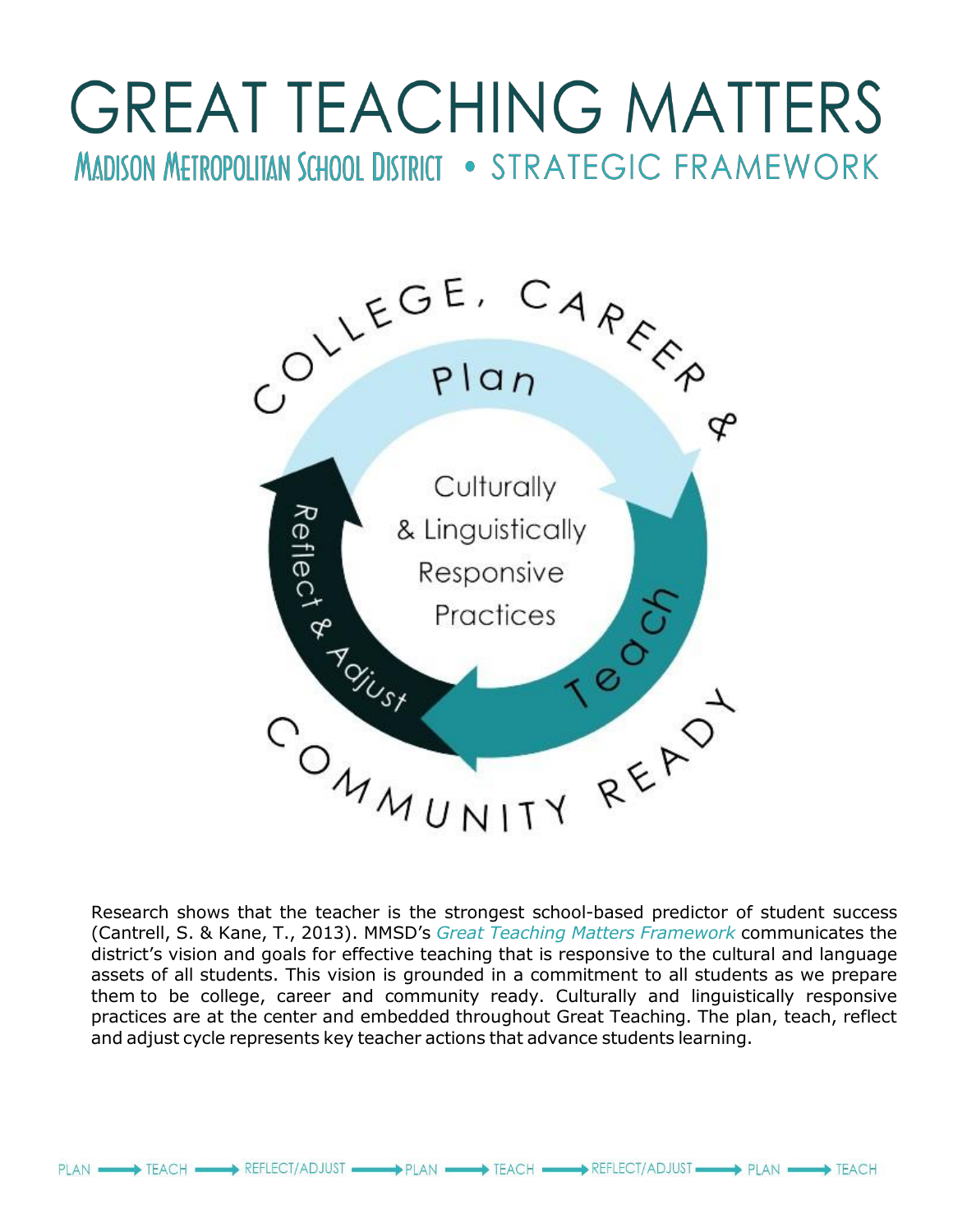## **GREAT TEACHING MATTERS MADISON METROPOLITAIN SCHOOL DISTRICT**

### CULTURALLY & LINGUISTICALLY RESPONSIVE PRACTICES

#### **1. Set highandclearexpectationsforall students**

- Demonstrate through actions and words the belief that each and every student can achieve high standards
- Commit to understanding and addressing assumptions and deficit thinking
- Provide needed scaffolds and accelerated support to ensure equitable access to grade level content and materials

#### **2. Acknowledge all students**

- Use proximity and eye contact while also demonstrating awareness of students' cultural expectations
- Use affirming or clarifying language
- Be consistent and positive in delivery and approach

#### **3. Develop Self-Efficacy**

- Nurture students' sense of agency around their learning
- Providestudents withthecriteriaandstandards for successfultaskcompletion
- Explainandmodelpositiveself-talk

#### **4. Connecttostudents'lives**

- Make links between content and student experiences, perspectives and personal goals
- Connect purpose for learning to students' current and possible selves
- Create equitable opportunities for all students to access culturallyand linguistically responsive materials
- Build meaningful relationships

#### **5. Apply academic press**

- Engage students in complex, high level learning
- Monitor students' understanding and offer timely, meaningful feedback
- Understand deeply and love the subject matter

#### **6. Address racial and cultural identity**

- Create a safe space for sensitive and productive cultural conversations
- Deepen understanding and create community
- Understandculturalandlinguisticbehaviorpatterns
- Value and welcome home culture and language as assets

PLAN - PLAN FEACH FEACH REFLECT/ADJUST - PLAN - PLAN TEACH PLAN REFLECT/ADJUST - PLAN - TEACH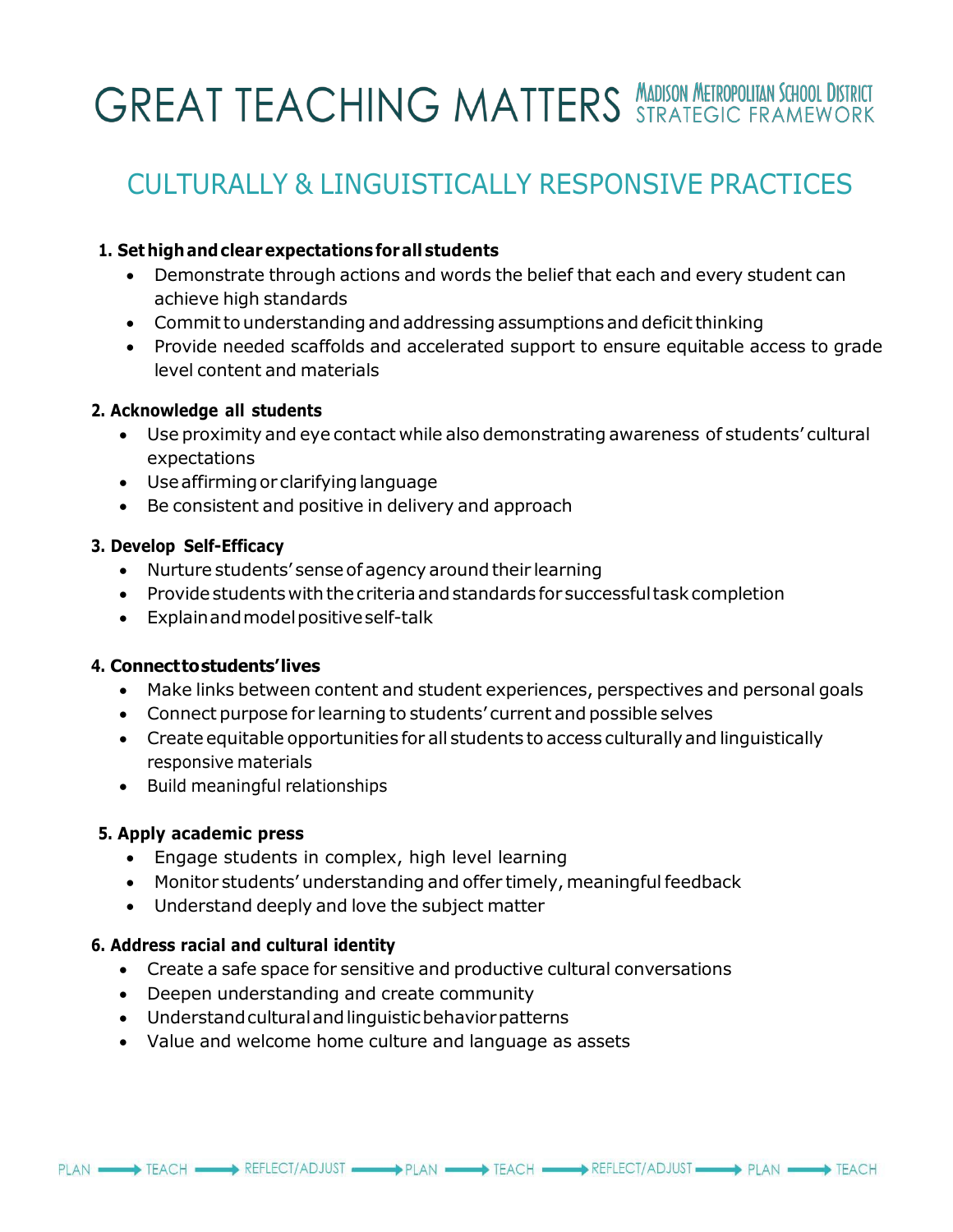## **GREAT TEACHING MATTERS MADISON METROPOLITAIN SCHOOL DISTRICT**

### PLAN for student learning

#### **Use standards to identify common learning targets for all students**

- $\triangleright$  Use standards (CCSS, SELS, Language) to identify common learning targets that represent what all students should know,do and understand as a result ofthe instruction
- Use knowledge of students' background, interest, style, culture, language, individual needs, and assessment data to inform planning

#### **Plan how progress toward student learning goals will be measured and monitored**

- ▶ Define standards-based interim and summative assessments
- Planformativeassessmentsfor learning
- Determine ways to communicate feedback to students on their progress toward learning targets

#### **Plan coherent standards-based instruction using the Gradual Release of Responsibility Framework**

- $\triangleright$  Engage in long-term planning:
	- o Develop common year-long/course plansthatidentifytheessential questionsandresourcestosupport student learning
	- o Develop unit plans that include the knowledge, skills, assessments and learning activities
- Engageinshort-termplanning:
	- $\circ$  Develop weekly and daily plans that support student growth toward mastery of standards
	- o Identify differentiation strategies to addressavarietyoflearners while ensuring rigor for all students



PLAN — > TEACH TEACH PLAN DUST TEACH TEACH TEACH PLAN PLAN REFLECT/ADJUST TEACH TEACH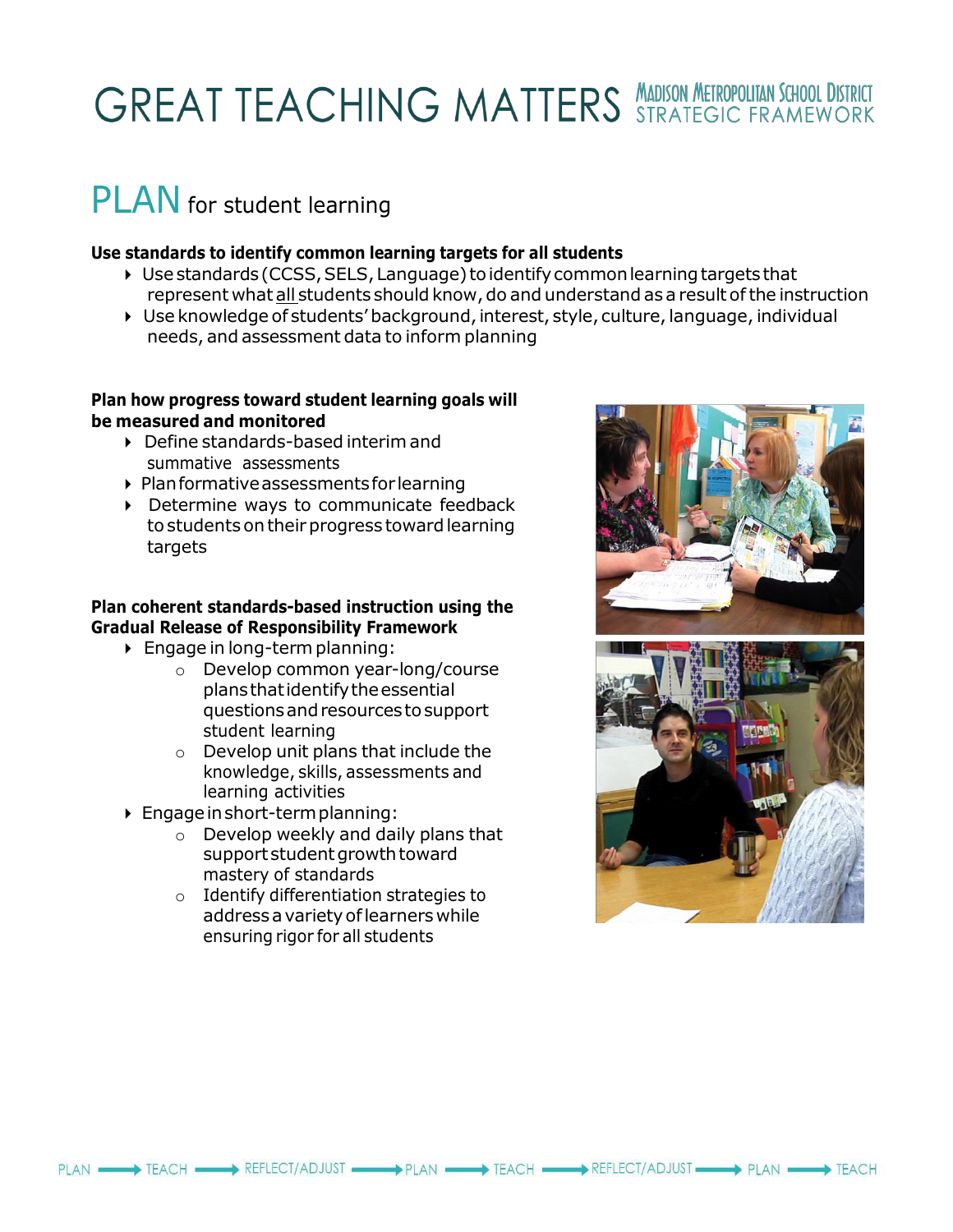### **GREAT TEACHING MATTERS MADISON METROPOLITAN SCHOOL DISTRICT**

### TEACH to advance student learning

#### **Deliver coherent standards-based instruction**

- Use student-friendly language to communicate the lesson purpose and student learning targets
- DeliverinstructionusingtheGradualReleaseofResponsibilityFramework
- Provide instruction that builds student engagement, collaboration and independence with complex tasks
- ▶ Provide multiple opportunities and methods to show evidence of learning

#### **Makeadjustmentstoinstructionbasedonfrequentchecksforunderstanding**

- Use multiple ways to check for student understanding and clarify, reteach and/ormake adjustments to instruction based on information gathered
- $\triangleright$  Provide students with meaningful feedback that reinforces effort, provides recognition and promotes student involvement in the learning process
- ▶ Provide opportunities for teacher-to-student, student-to-student and student-to-teacher feedback both orally and written

#### **Provide daily opportunities for students to engage in academic language**

- $\triangleright$  Provide daily opportunities for students to describe their reasoning, share explanations, make conjectures, justify conclusions, argue from evidence, and negotiate meaning
- Scaffold literacy and language skills to promote student agency and self-efficacy
- Attend to language and literacy instruction across disciplines